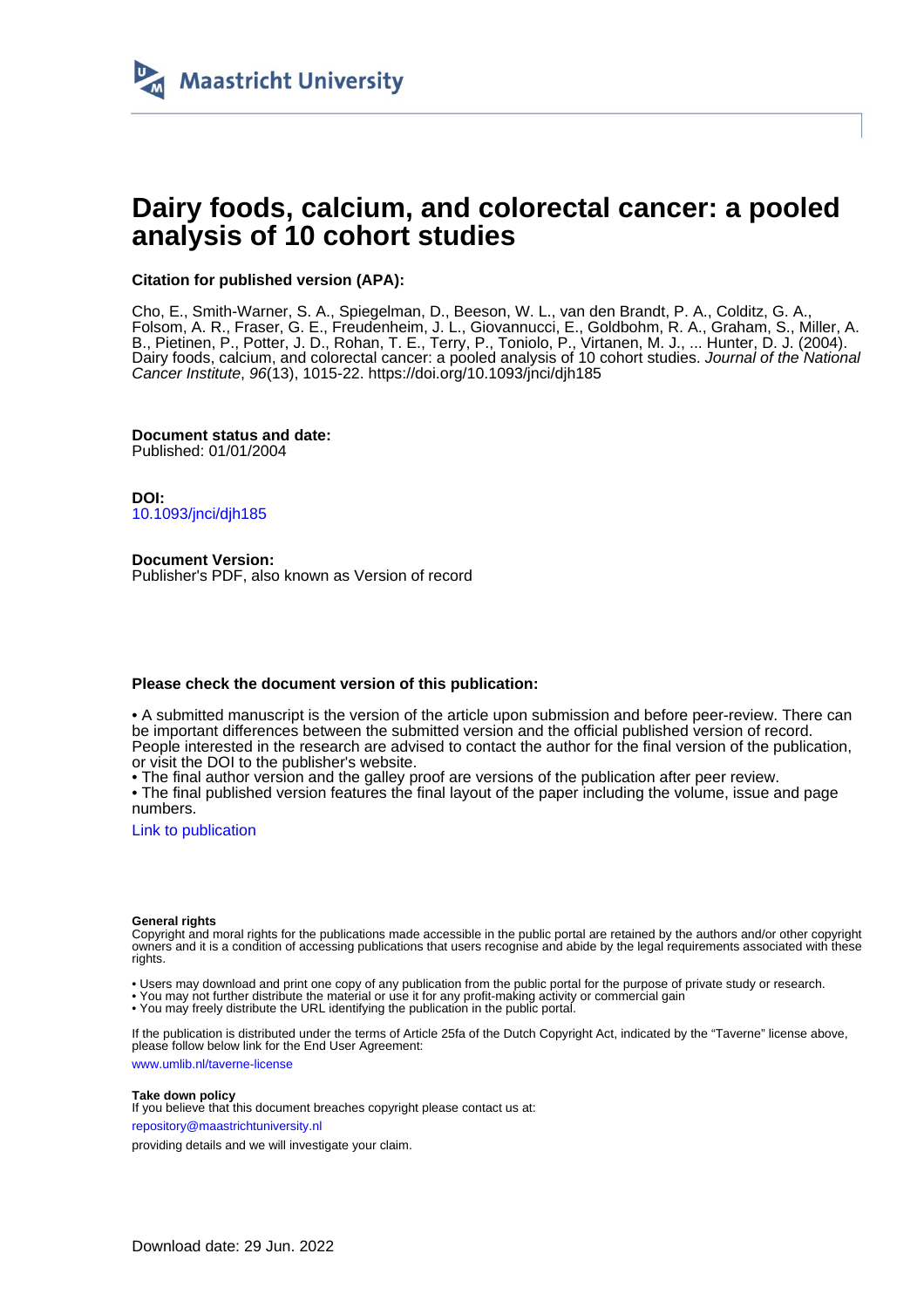## **Dairy Foods, Calcium, and Colorectal Cancer: A Pooled Analysis of 10 Cohort Studies**

*Eunyoung Cho, Stephanie A. Smith-Warner, Donna Spiegelman, W. Lawrence Beeson, Piet A. van den Brandt, Graham A. Colditz, Aaron R. Folsom, Gary E. Fraser, Jo L. Freudenheim, Edward Giovannucci, R. Alexandra Goldbohm, Saxon Graham, Anthony B. Miller, Pirjo Pietinen, John D. Potter, Thomas E. Rohan, Paul Terry, Paolo Toniolo, Mikko J. Virtanen, Walter C. Willett, Alicja Wolk, Kana Wu, Shiaw-Shyuan Yaun, Anne Zeleniuch-Jacquotte, David J. Hunter*

*Background:* **Studies in animals have suggested that calcium may reduce the risk of colorectal cancer. However, results from epidemiologic studies of intake of calcium or dairy foods and colorectal cancer risk have been inconclusive.** *Methods:* **We pooled the primary data from 10 cohort studies in five countries that assessed usual dietary intake by using a validated food frequency questionnaire at baseline. For most studies, follow-up was extended beyond that in the original publication. The studies included 534 536 individuals, among whom 4992 incident cases of colorectal cancer were diagnosed between 6 and 16 years of follow-up. Pooled multivariable relative risks for categories of milk intake and quintiles of calcium intake and 95% confidence intervals (CIs) were calculated. All statistical tests were two-sided.** *Results:* **Milk intake was related to a reduced risk of colorectal cancer. Compared with the lowest category of intake (<70 g/day), relative risks of colorectal cancer for increasing categories (70–174, 175–249, and** >**250 g/day) of milk intake** were 0.94 (95% CI = 0.86 to 1.02), 0.88 (95% CI = 0.81 to 0.96), and 0.85 (95% CI = 0.78 to 0.94), respectively **(***P***trend<.001). Calcium intake was also inversely related to the risk of colorectal cancer. The relative risk for the highest** versus the lowest quintile of intake was  $0.86$  ( $95\%$  CI =  $0.78$ )  $\tau$  to 0.95;  $P_{\text{trend}} = .02$ ) for dietary calcium and 0.78 (95% CI  $= 0.69$  to 0.88;  $P_{\text{trend}} < .001$ ) for total calcium (combining **dietary and supplemental sources). These results were consistent across studies and sex. The inverse association for** milk was limited to cancers of the distal colon  $(P_{\text{trend}} < .001)$ and rectum ( $P_{\text{trend}} = .02$ ). *Conclusion:* **Higher consumption of milk and calcium is associated with a lower risk of colorectal cancer. [J Natl Cancer Inst 2004;96:1015–22]**

Colorectal cancer is the third most common incident cancer worldwide *(1),* and international differences in incidence have been hypothesized to be related to diet *(2).* Evidence from animal studies has suggested that high calcium intake may reduce colonic carcinogenesis *(3).* In humans, calcium supplements have been shown to reduce colonic epithelial cell proliferation *(4)* and risk of recurrent colorectal adenomas *(5),* and low-fat dairy foods reduce proliferation and normalize differentiation of colonic epithelial cells *(6).*

Results from epidemiologic studies of consumption of dairy foods and calcium and colorectal cancer risk have been inconclusive, with most studies reporting weak, statistically nonsignificant inverse associations *(7–10),* perhaps reflecting limited sample sizes. In this study, we examined the associations between the consumption of dairy foods and calcium and colorectal cancer risk in a pooled analysis of 10 cohort studies from North America and Europe. Most of the individual studies included in our analysis have published results of intakes of calcium *(11–18)* and dairy foods *(11,12,14,16,18–20)* on colorectal cancer risk. For most of these studies, follow-up was extended in the current analysis relative to the time of follow-up in the original published results.

#### **METHODS**

#### **Population**

The Pooling Project of Prospective Studies of Diet and Cancer has been described elsewhere *(21,22).* For the colorectal cancer analyses, we identified 10 prospective studies *(11–13, 16–18,20,23,24)* that met the following predefined criteria: at least 50 people diagnosed with incident colorectal cancer; as-

*Affiliations of authors:* Channing Laboratory, Department of Medicine, Brigham and Women's Hospital and Harvard Medical School, Boston, MA (EC, GAC, EG, WCW, DJH); Harvard School of Public Health, Departments of Nutrition (SASW, SSY, WCW, KW, DJH), Epidemiology (SASW, GAC, DJH, DS, WCW), and Biostatistics (DS), Boston, MA; The Center for Health Research, Loma Linda University School of Medicine, Loma Linda, CA (WLB, GEF); Department of Epidemiology, Maastricht University, Maastricht, The Netherlands (PAB); Harvard Center for Cancer Prevention, Boston, MA (GAC, WCW, DJH); Division of Epidemiology, School of Public Health, University of Minnesota, Minneapolis (ARF); Department of Social and Preventive Medicine, University at Buffalo, State University of New York, Buffalo (JLF, SG); Department of Epidemiology, TNO Nutrition and Food Research Institute, Zeist, The Netherlands (RAG); Department of Public Health Sciences, Faculty of Medicine, University of Toronto, Canada (ABM); Department of Epidemiology and Health Promotion, National Public Health Institute, Helsinki, Finland (PP, MV); Cancer Prevention Research Program, Fred Hutchinson Cancer Research Center, Seattle, WA (JDP); Department of Epidemiology and Population Health, Albert Einstein College of Medicine, Bronx, NY (TER); Epidemiology Branch, National Institute of Environmental Health Sciences, Research Triangle Park, NC (P. Terry); Department of Obstetrics/Gynecology, New York University School of Medicine, New York, NY (P. Toniolo); Division of Nutritional Epidemiology, National Institute of Environmental Medicine, Stockholm, Sweden (AW); Nelson Institute of Environmental Medicine and Kaplan Cancer Center, New York University School of Medicine, New York (AZJ).

*Correspondence to:* Eunyoung Cho, ScD, Channing Laboratory, 181 Longwood Ave., Boston, MA 02115 (e-mail: eunyoung.cho@channing.harvard.edu). *See* "Notes" following "References."

#### DOI: 10.1093/jnci/djh185

*Journal of the National Cancer Institute,* Vol. 96, No. 13, © Oxford University Press 2004, all rights reserved.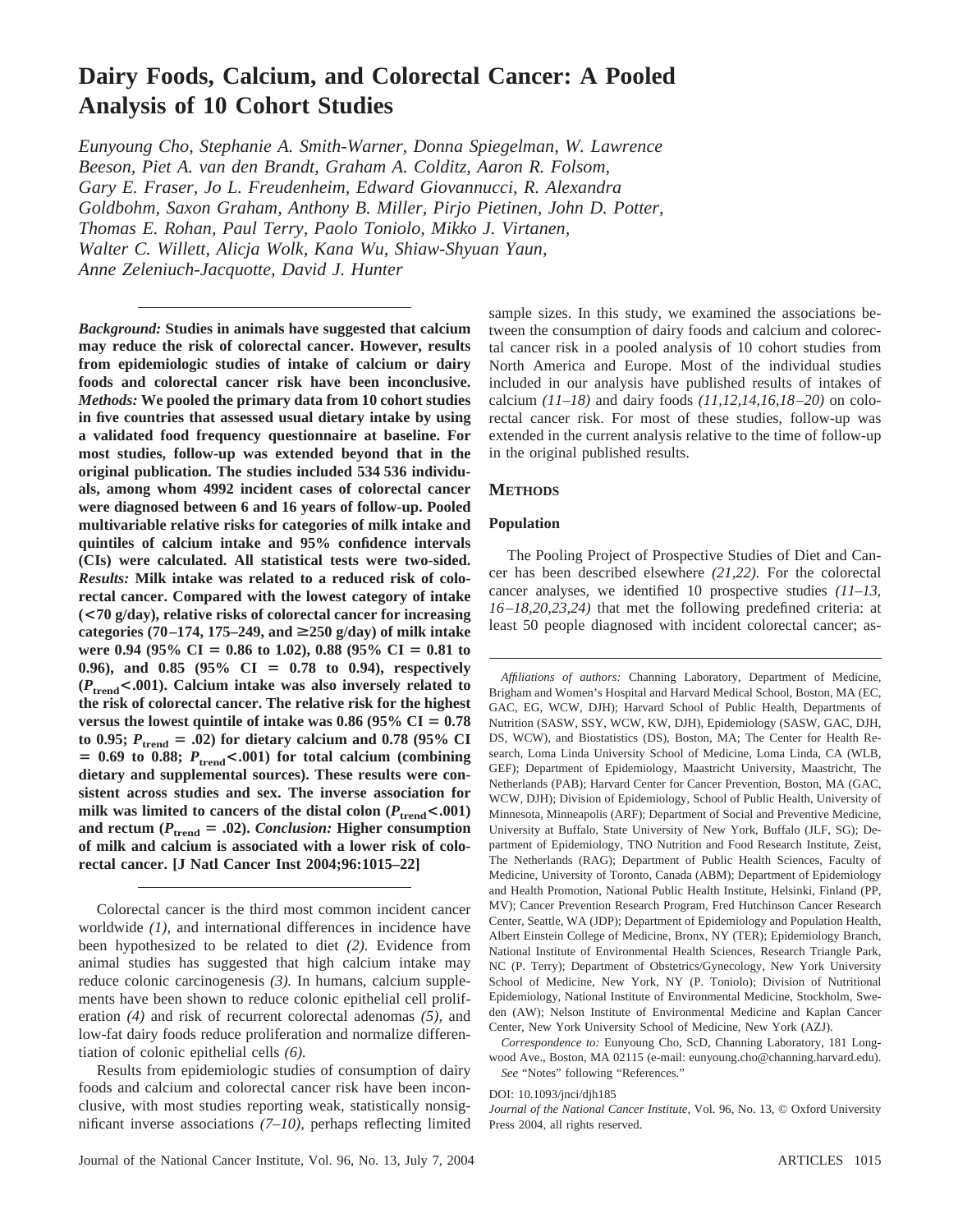sessment of long-term dietary intake; and validation of either the dietary assessment method itself or a closely related instrument. Because most studies included only one sex, studies that included women and men were analyzed as two separate cohorts. The person-time experienced during follow-up of the Nurses' Health Study *(17)* was divided into two segments to take advantage of the more detailed dietary assessment completed in 1986. On the basis of the underlying theory of survival data, blocks of person-time in different time periods are asymptotically uncorrelated, regardless of the extent to which they are derived from the same people *(25).*

#### **Exclusion Criteria**

For the primary data from each study, we applied the exclusion criteria used by that study *(11–13,16–18,20,23,24),* and then we further excluded participants if they had  $log_{e^{-}}$ transformed energy intakes beyond three standard deviations from the study-specific  $log_e$ -transformed mean energy intake of the population. We also further excluded participants if they reported a history of cancer other than nonmelanoma skin cancer at baseline.

#### **Case Definition**

In each study, incident colorectal cancers were ascertained by self-report with subsequent medical record review *(17),* linkage with a cancer registry *(11–13,18,23,24),* or both *(16,20).* In some studies *(13,16–18,23,24),* additional linkage with a death registry was used.

#### **Dietary Assessment**

The baseline food frequency questionnaire for each study inquired about typical consumption of food items, generally over the past year. The number of questions on dairy foods on the food frequency questionnaires ranged from one in the New York State Cohort *(24)* to 20 in the Alpha-Tocopherol Beta-Carotene Cancer Prevention Study *(16).* We examined associations between colorectal cancer risk and three groups of dairy foods (milk, cheese, and yogurt) because these groups were measured in most of the studies. Other dairy foods that were measured in at least half of the studies were examined separately.

Studies provided data for the intake of calcium from food only (dietary calcium) and from food and supplements (total calcium), if available. Because the amount of calcium in multivitamins was not estimated in the Adventist Health Study *(20)* and in the New York State Cohort *(24),* we used the calcium values for generic multivitamins (130 mg/day) in the Nurses' Health Study food frequency questionnaire database to derive total calcium intakes for these studies. The correlations for dietary calcium between intakes estimated by the food frequency questionnaire and either multiple diet records or 24-hour recalls ranged from 0.48 to 0.70 *(26–29)* (A. Wolk and L. Sampson: personal communications). We used the regression-residual method *(30)* to adjust nutrient intakes for a total energy intake of 1600 kcal/day for women and 2100 kcal/day for men.

Among dietary covariates, there were no missing data for nutrients. In most studies, less than 1% of the participants in each study had missing values for intake of red meat and alcohol.

Each study collected baseline information on nondietary covariates by using self-administered questionnaires. Most studies assessed age, smoking habits, physical activity, education, height, weight, multivitamin use, and, among women, oral contraceptive use and postmenopausal hormone use. The proportion of missing values was generally less than 5% in each study that measured the covariate. We categorized the covariate information in a consistent manner across studies.

#### **Statistical Analysis**

Primary data for dairy food and calcium intakes were modeled as categorical variables with uniform absolute intake cut points across the studies. Intake cut points were chosen to ensure a good number of cases in each category and to minimize exclusion of individual studies from any of the intake categories. Calcium intake was also categorized by study-specific quantiles on the basis of the distributions of the subcohorts in the Canadian National Breast Screening Study *(23)* and The Netherlands Cohort Study *(12),* each of which used a case–cohort design *(31)* and on the distributions of the whole cohort in the remaining studies. To calculate the  $P_{\text{trend}}$ , we assigned participants the median value of their category of intake, and this variable was used as a continuous variable in the study-specific regression models.

Each study was analyzed with the Cox proportional hazards model. The assumptions of proportionality were satisfied. Epicure software *(32)* was used for the Canadian National Breast Screening Study *(23)* and The Netherlands Cohort Study *(12),* and SAS PROC PHREG *(33)* was used for the remaining studies. We stratified the data by age at baseline and by the year that the baseline questionnaire was returned. Person-years of follow-up were calculated from the date the questionnaire was returned until the date of colorectal cancer diagnosis, death, or end of follow-up, whichever came first. Multivariable relative risks (RRs) were adjusted for smoking (never, past smoker with 20 years' duration, past smoker with 20–39 years' duration, past smoker with  $\geq 40$  years' duration, current smoker of  $\leq 25$ cigarettes per day and  $\leq 40$  years' duration, current smoker of  $\geq$ 25 cigarettes per day and  $\leq$ 40 years' duration, current smoker of  $\leq$ 25 cigarettes per day and  $\geq$ 40 years' duration, or current smoker of  $\geq$ 25 cigarettes per day and  $\geq$ 40 years' duration), body mass index (<23, 23 to <25, 25 to <30, or  $\geq 30$  kg/m<sup>2</sup> of body surface area), education (less than high school, high school graduate, or more than high school), height  $(<1.60, 1.60$  to  $1.65$ , 1.65 to  $1.70$ , 1.70 to  $1.75$ , or  $\geq 1.75$  m for women;  $1.70$ , 1.70 to  $1.75$ , 1.75 to  $1.80$ , 1.80 to  $1.85$ , or  $\geq 1.85$ m for men), physical activity (low, medium, or high), family history of colorectal cancer (no, yes), use of nonsteroidal antiinflammatory drugs (no, yes), use of multivitamins [no, yes  $<$  6/week, yes  $\geq$  6/week, or yes missing dose for the Health Professionals Follow-up Study *(17),* Iowa Women's Health Study *(11),* and Nurses' Health Study *(17);* no, yes for the Alpha-Tocopherol Beta-Carotene Cancer Prevention Study *(16),* The Netherlands Cohort Study *(12),* and New York State Cohort  $(24)$ ], energy intake (continuous), alcohol intake  $(0, >0$  to  $< 5$ , 5 to  $\lt 15$ , 15 to  $\lt 30$ ,  $\ge 30$  g/day), red meat (quartiles), and dietary folate (quintiles). For women, the relative risks were also adjusted for history of oral contraceptive use (no, yes) and postmenopausal hormone use (premenopausal, ever, never). If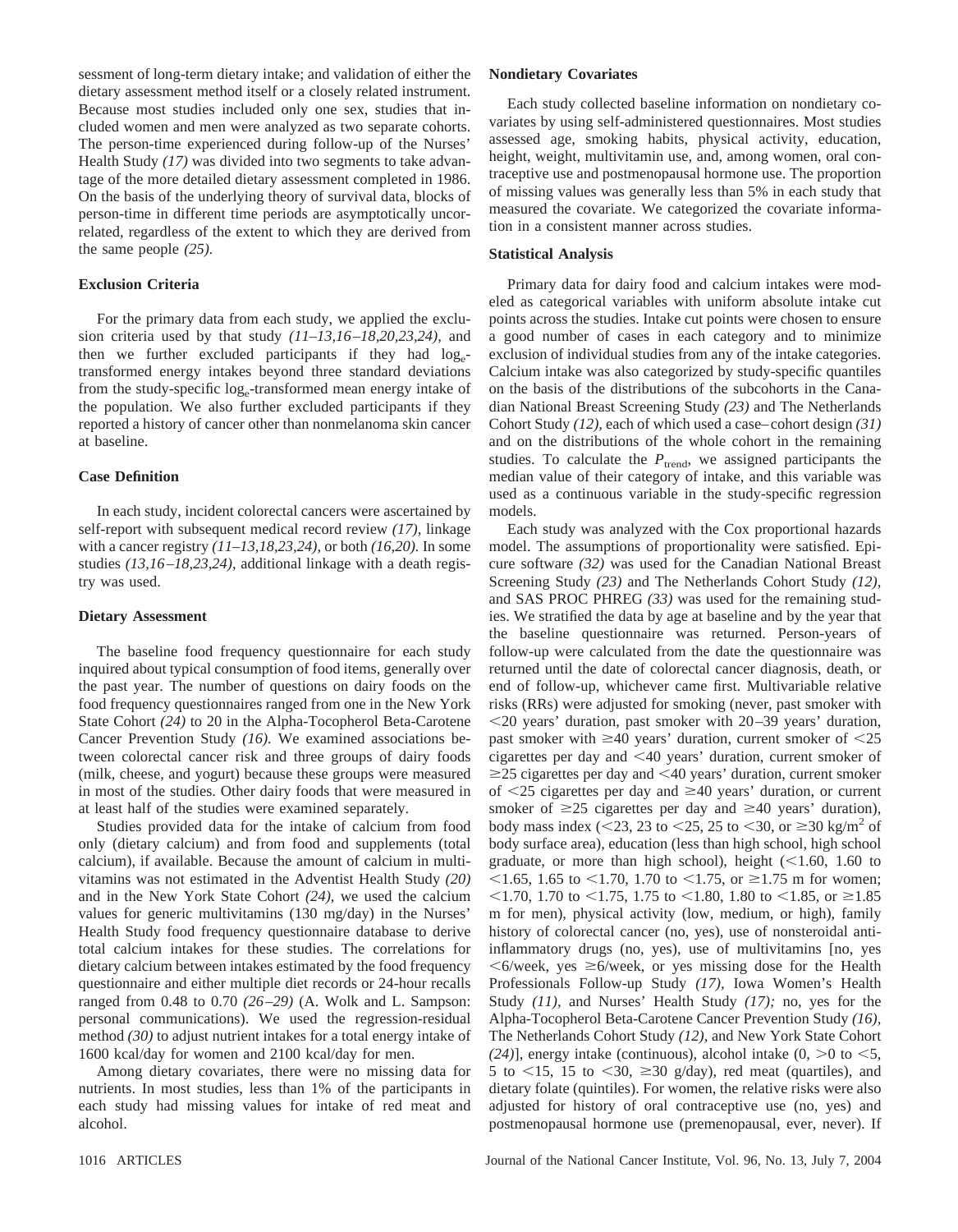| <b>Table 1.</b> Characteristics of the cohort studies included in the pooled analysis of dairy foods and calcium intake and colorectal cancer |  |  |  |  |  |  |  |  |
|-----------------------------------------------------------------------------------------------------------------------------------------------|--|--|--|--|--|--|--|--|
|                                                                                                                                               |  |  |  |  |  |  |  |  |

|                                                                                                                                                                                                         |                                                               |                            |                                                          |                                        | Mean (SD) intake of:                                                       |                                                           |                                                            |                                                                             |                                       |
|---------------------------------------------------------------------------------------------------------------------------------------------------------------------------------------------------------|---------------------------------------------------------------|----------------------------|----------------------------------------------------------|----------------------------------------|----------------------------------------------------------------------------|-----------------------------------------------------------|------------------------------------------------------------|-----------------------------------------------------------------------------|---------------------------------------|
| Study                                                                                                                                                                                                   | Follow-up<br>period                                           | $Sex*$                     | <b>Baseline</b><br>cohort<br>size                        | No.<br>of<br>cases                     | Milk†<br>(g/day)                                                           | Cheese <sup>†</sup><br>(g/day)                            | Yogurt§<br>(g/day)                                         | Dietary<br>calcium<br>(mg/day)                                              | Total<br>calcium<br>(mg/day)          |
| <b>Adventist Health Study</b>                                                                                                                                                                           | 1976-1982                                                     | W<br>M                     | 18 403<br>12896                                          | 95<br>74                               | 419 (349)<br>436 (349)                                                     | 8(8)<br>9(8)                                              | $\hspace{0.05cm}$<br>$\hspace{0.05cm}$                     | 833 (124)<br>1051 (123)                                                     | 880 (139)<br>1087 (136)               |
| Alpha-Tocopherol Beta-Carotene Cancer Prevention Study<br>Canadian National Breast Screening Study<br>Health Professionals Follow-up Study<br>Iowa Women's Health Study<br>The Netherlands Cohort Study | 1985-1995<br>1980-1993<br>1986-1996<br>1986-1998<br>1986-1993 | М<br>W<br>М<br>W<br>W<br>M | 26 987<br>56 837<br>47 673<br>34 603<br>62 573<br>58 279 | 184<br>284<br>408<br>796<br>501<br>646 | 687 (385)<br>201 (203)<br>219 (251)<br>275 (266)<br>187 (153)<br>199 (178) | 25(28)<br>22(24)<br>11 (13)<br>11(13)<br>23(18)<br>23(19) | 14(37)<br>30(63)<br>20(51)<br>11 (38)<br>53 (57)<br>42(56) | 1049 (312)<br>674 (255)<br>836 (320)<br>749 (286)<br>868 (259)<br>928 (289) | 1052 (314)<br>931 (413)<br>1031 (484) |
| New York State Cohort                                                                                                                                                                                   | 1980-1987                                                     | W<br>М                     | 22 5 5 0<br>30 363                                       | 296<br>492                             | 137 (87)<br>139 (85)                                                       |                                                           | $\hspace{0.05cm}$                                          | 828 (209)<br>867 (223)                                                      | 873 (220)<br>904 (233)                |
| New York University Women's Health Study<br>Nurses' Health Study (a)<br>Nurses' Health Study (b)<br>Sweden Mammography Cohort<br>Total                                                                  | 1985-1997<br>1980-1986<br>1987-1996<br>1987-1998              | W<br>W<br>W<br>W           | 13 258<br>88 651<br>68 540¶<br>61463<br>534 536          | 116<br>220<br>420<br>460<br>4992       | 203(241)<br>215 (242)<br>222 (230)<br>156 (130)                            | 17(22)<br>14(15)<br>13(13)<br>27(19)                      | 38 (61)<br>22(55)<br>28 (55)<br>104 (108)                  | 810 (306)<br>723 (299)<br>719 (254)<br>913 (255)                            | 732 (311)<br>1068 (496)               |

 $*W =$  women:  $M =$  men.

†Milk included skim, low-fat, medium-fat, whole, evaporated, and butter milk. Values in parentheses are standard deviations (SD).

 $\dot{\tau}$ Cheese included high-fat, low-fat, hard, and other cheese.  $\dot{\tau}$  = none.

§Yogurt included low-fat and regular yogurt and yogurt dressing.

Energy-adjusted values. Dietary calcium indicates calcium from food only. Total calcium indicates calcium from food and supplements.

¶These women are a subset of the women included in the Nurses' Health Study (a) and are not included in the total.

there were missing data for a measured covariate within a study, an indicator variable was created for missing responses for that covariate. Two-sided 95% confidence intervals (CIs) were calculated. A random-effects model was used to combine the studyspecific  $log_e$  relative risks  $(34)$ ; the study-specific relative risks were weighted by the inverse of their variance. Tests of heterogeneity were conducted by using the Q statistic *(34,35).*

We evaluated whether total calcium intake was nonlinearly associated with colorectal cancer by comparing the nonparametric regression curve using restricted cubic splines to the linear

Table 2. Pooled relative risks of colorectal cancer for categories of dairy food intake\*

| Cases and RRs                                                                            |                                                            | $P_{\text{trend}}$                                                                 | P, test for between-study<br>heterogeneity for top<br>category                        | P, test for between-study<br>heterogeneity due to sex<br>for top category          |                    |            |            |
|------------------------------------------------------------------------------------------|------------------------------------------------------------|------------------------------------------------------------------------------------|---------------------------------------------------------------------------------------|------------------------------------------------------------------------------------|--------------------|------------|------------|
|                                                                                          |                                                            |                                                                                    | $Milk\uparrow$                                                                        |                                                                                    |                    |            |            |
| No. of cancer cases<br>Age-adjusted RR (95% CI)<br>Multivariate <sup>†</sup> RR (95% CI) | <70<br>4946<br>$1.00$ (referent)<br>$1.00$ (referent)      | $70 - 174$<br>1065<br>$0.94$ (0.86 to 1.02)<br>$0.94$ (0.86 to 1.02)               | $175 - 249$<br>1360<br>$0.87(0.80 \text{ to } 0.95)$<br>$0.88(0.81 \text{ to } 0.96)$ | $\geq$ 250<br>1154<br>$0.84$ (0.77 to 0.92)<br>$0.85(0.78 \text{ to } 0.94)$       | < 0.001<br>< 0.001 | .66<br>.63 | .85<br>.49 |
|                                                                                          |                                                            |                                                                                    |                                                                                       | Cheese, excluding cottage, ricotta, and cream cheese                               |                    |            |            |
| No. of cancer cases<br>Age-adjusted RR (95% CI)<br>Multivariate: RR (95% CI)             | $\leq 5$<br>4146<br>$1.00$ (referent)<br>$1.00$ (referent) | $5 - 13$<br>1173<br>$1.05(0.96 \text{ to } 1.15)$<br>$1.03(0.94 \text{ to } 1.12)$ | $14 - 24$<br>906<br>$1.09(0.96 \text{ to } 1.23)$<br>$1.06(0.95 \text{ to } 1.18)$    | $\geq$ 25<br>932<br>1.12 (0.98 to 1.28)<br>$1.10(0.98 \text{ to } 1.24)$           | .13<br>.21         | .15<br>.37 | .20<br>.18 |
|                                                                                          |                                                            |                                                                                    | Yogurt                                                                                |                                                                                    |                    |            |            |
| No. of cancer cases<br>Age-adjusted RR (95% CI)<br>Multivariate <sup>†</sup> RR (95% CI) | $\Omega$<br>3837<br>$1.00$ (referent)<br>$1.00$ (referent) | $1 - 24$<br>687<br>$0.93(0.84 \text{ to } 1.02)$<br>$0.95(0.86 \text{ to } 1.04)$  | $25 - 74$<br>485<br>$0.85(0.72 \text{ to } 1.01)$<br>$0.88(0.74 \text{ to } 1.04)$    | $\geq 75$<br>725<br>$0.90(0.81 \text{ to } 0.99)$<br>$0.93(0.83 \text{ to } 1.03)$ | .09<br>.34         | .82<br>.72 | .67<br>.59 |

\*RR = relative risk; CI = confidence interval. For context, the weight is 224 g for 8 oz of milk, 28 g for 1 oz of cheese, and 227 g for 1 cup of yogurt. †The New York State Cohort was not included in the top category due to limited intake distribution.

‡Multivariable relative risks were adjusted for smoking (never, past smoker 20 years' duration, past smoker 20–39 years' duration, past smoker 40 years' duration, current smoker <25 cigarettes per day and <40 years' duration, current smoker ≥25 cigarettes per day and <40 years' duration, current smoker <25 cigarettes per day and  $\geq 40$  years' duration, or current smoker  $\geq 25$  cigarettes/day and  $\geq 40$  years' duration), body mass index (<23, 23 to <25, 25 to <30, or  $\geq 30$ kg/m<sup>2</sup>), education (less than high school, high school graduate, or more than high school), height (<1.60, 1.60 to <1.65, 1.65 to <1.70, 1.70 to <1.75, or  $\geq$ 1.75 m for women;  $\langle 1.70, 1.70 \text{ to } \langle 1.75, 1.75 \text{ to } \langle 1.80, 1.80 \text{ to } \langle 1.85, \text{ or } \rangle$  = 1.85 m for men), physical activity (low, medium, or high), family history of colorectal cancer (no, yes), use of nonsteroidal anti-inflammatory drugs (no, yes), use of multivitamins (no, yes  $\leq 6$ /wk, yes  $\geq 6$ /wk, or yes missing dose for the Health Professionals Follow-up Study, Iowa Women's Health Study, and Nurses' Health Study (a) and (b); no, yes, for the Alpha-Tocopherol Beta-Carotene Cancer Prevention Study, Netherlands Cohort Study, and New York State Cohort), energy intake (continuous), alcohol intake (0, >0-<5, 5-<15, 15-<30, ≥30 g/day), red meat (quartiles), and dietary folate (quintiles). For women, the relative risks were also adjusted for history of oral contraceptive use (no, yes) and postmenopausal hormone use (premenopausal, ever, never).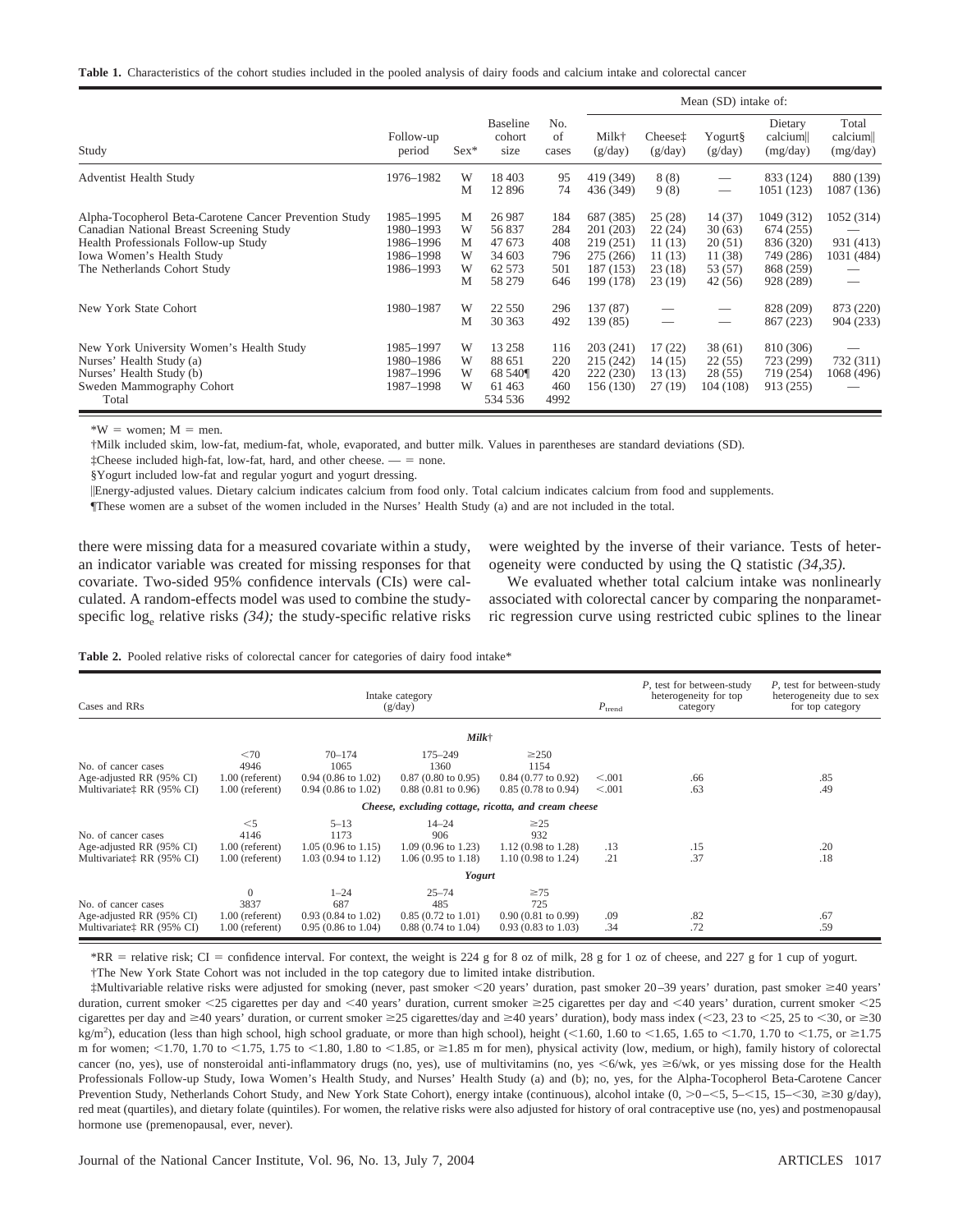

**Fig. 1.** Study-specific and pooled multivariable relative risks of colorectal cancer for each 500-g/day (approximately two 8-oz glasses) increase in milk intake. The **black squares** and **horizontal lines** correspond to the study-specific relative risks and 95% confidence intervals for a 500-g/day increase in milk intake. The area of the black squares reflects the study-specific weight (inverse of the variance), which is related to sample size and intake variation. The **diamond** represents the pooled multivariable relative risk and 95% confidence interval. The **dashed line** represents the pooled multivariable relative risk. Studies that included data on both sexes were considered as individual cohorts and are designated by F (female) and M (male), respectively.  $AHS =$  Adventist Health Study; ATBC = Alpha-Tocopherol Beta-Carotene Cancer Prevention Study;  $CNBSS = Canadian National Break Screening Study; HPFS = Health Professor$ sionals Follow-up Study; IWHS = Iowa Women's Health Study; NLCS = Netherlands Cohort Study;  $NYSC = New York State Cohort$ ;  $NYUWHS = New$ York University Women's Health Study;  $NHSa =$  Nurses Health Study (a);  $NHSB = Nurses Health Study (b); SMC = Sweden Mammography Cohort.$ 

model using the likelihood ratio test and by visual inspection of the graphs *(36,37).* Studies were combined into a single dataset stratified by study for these analyses. Four knot positions were specified at the 5th (406 mg/day), 35th (716 mg/day), 65th (997 mg/day), and 95th percentiles (1667 mg/day) for calcium intake based on the intake distribution across all studies.

To evaluate heterogeneity, we tested for variation in relative risks by sex and vitamin D intake by using meta-regression models *(38).* We evaluated whether associations differed by subsite of the large bowel (proximal colon, distal colon, and rectum), using a Wald test *(39,40)* to test the null hypothesis of no difference among the loge rate ratios.

#### **RESULTS**

During follow-up, which ranged from up to 6 to 16 years across the 10 cohort studies, 4992 incident cases of colorectal cancer were documented (Table 1). Milk intake was the lowest (137 g/day) in the New York State Cohort and highest (687 g/day) in the Alpha-Tocopherol Beta-Carotene Cancer Prevention Study. By contrast, yogurt consumption was the highest (53 g/day and 104 g/day) in The Netherlands Cohort Study and Sweden Mammography Cohort, respectively, in which milk intakes were low. On the other hand, in the Alpha-Tocopherol Beta-Carotene Cancer Prevention Study and most of the U.S.

cohorts, more than 50% of the participants did not consume yogurt.

Milk consumption was inversely related to colorectal cancer risk (Table 2). Compared with participants who consumed less than 70 g/day of milk, the pooled multivariate relative risks for colorectal cancer were 0.94 (95% CI =  $0.86$  to 1.02) for those who consumed 70–174 g/day, 0.88 (95% CI = 0.81 to 0.96) for those who consumed 175–249 g/day, and 0.85 (95% CI =  $0.78$ ) to 0.94) for those who consumed 250 g/day or more (test for between-study heterogeneity,  $P = .63$ ;  $P_{\text{trend}} < .001$ ). The inverse associations with milk consumption were similar in women and men; the pooled multivariable relative risks for participants who consumed 250 g/day or more of milk compared with participants who consumed less than 70 g/day were 0.84 (95% CI =  $0.75$  to 0.94) for women (n = 3188) and 0.90 (95% CI = 0.74 to 1.10) for men  $(n = 1804)$  (test for between-study heterogeneity due to sex,  $P = .49$ ). Each 500-g/day (approximately two 8-oz glasses) increase in milk consumption was associated with a 12% reduced risk of colorectal cancer (Fig. 1). The inverse association for milk consumption was highly consistent across studies (test for between-study heterogeneity,  $P = .64$ ). Cheese intake was weakly positively associated and yogurt intake was weakly inversely associated with colorectal cancer risk, but trends for neither were statistically significant (Table 2).

We also examined colorectal cancer risk associations with intake of other dairy foods, including cottage or ricotta cheese, butter, cream, and ice cream, which were measured in at least five studies. Participants who consumed more than 25 g/day (highest intake category) of cottage or ricotta cheese had an RR of 0.83 (95%  $CI = 0.72$  to 0.96) compared with those who did not consume cottage or ricotta cheese (lowest intake category). Other dairy foods were not statistically significantly related to a reduced risk of colorectal cancer (data not shown). The association with fermented dairy fluid products, which include yogurt, buttermilk, and sour cream, was similar to that of yogurt; the relative risk for participants who consumed the most compared with those who consumed the least was 0.91 (95%  $CI = 0.82$  to 1.00).

Because the association between dairy foods and colorectal cancer risk may vary by cancer site, we analyzed associations for cancers of the colon (proximal and distal colon) and rectum separately (Table 3). The associations for milk consumption varied by cancer site (test for common effects by cancer site,  $P = .03$ ), and the inverse association was limited to cancers of the distal colon and rectum. The associations between cheese or yogurt consumption and colorectal cancer risk were not statistically significantly different across the cancer site of the large bowel.

High intakes of dietary and total calcium (i.e., from diet and supplements) were associated with a lower risk of colorectal cancer (Table 4). When we limited the analysis of dietary calcium to the subset of studies with total calcium intake, the results were similar to those shown in Table 4 (data not shown).

To examine more extreme contrasts, we compared the top and bottom deciles of calcium intake. The RRs for colorectal cancer were 0.79 (95% CI = 0.67 to 0.88;  $P_{\text{trend}} = .004$ ) for dietary calcium and 0.70 (95% CI = 0.59 to 0.83;  $P_{\text{trend}} < .001$ ) for total calcium intake. When we evaluated absolute intake categories of calcium intake across studies, the results were consistent with those from quantile analyses. Compared with participants with an intake of less than 500 mg/day (referent),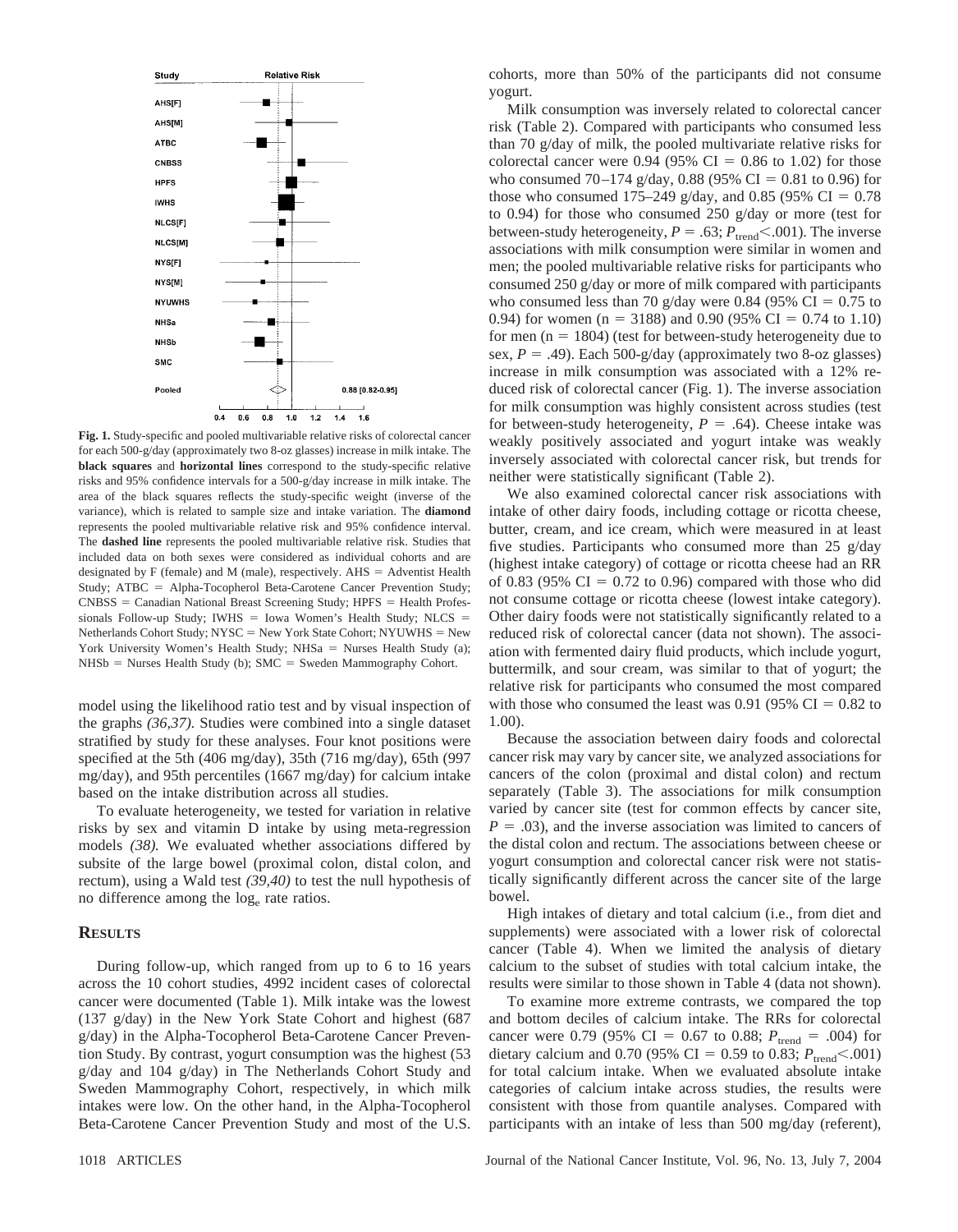|  |  | <b>Table 3.</b> Pooled multivariable relative risks (95% confidence interval) by cancer site of colorectal cancer according to dairy food intake* |  |
|--|--|---------------------------------------------------------------------------------------------------------------------------------------------------|--|
|  |  |                                                                                                                                                   |  |

| Cancer site             |                   | Intake category<br>(g/day)    | $P_{\text{trend}}$                                   | P, test for<br>between-study<br>heterogeneity<br>for top<br>category | P, test for<br>between-study<br>heterogeneity<br>due to sex for<br>top category | P, test for common<br>effects by cancer<br>site (proximal)<br>colon, distal colon,<br>and rectum) for top<br>category |     |     |
|-------------------------|-------------------|-------------------------------|------------------------------------------------------|----------------------------------------------------------------------|---------------------------------------------------------------------------------|-----------------------------------------------------------------------------------------------------------------------|-----|-----|
|                         |                   |                               |                                                      | $Milk\uparrow$                                                       |                                                                                 |                                                                                                                       |     |     |
|                         | <70               | $70 - 174$                    | $175 - 249$                                          | $\geq$ 250                                                           |                                                                                 |                                                                                                                       |     |     |
| Colon ( $n = 3482$ )    | $1.00$ (referent) | $0.94$ (0.85 to 1.04)         | $0.88$ (0.80 to 0.97)                                | $0.88(0.79 \text{ to } 0.99)$                                        | .01                                                                             | .76                                                                                                                   | .80 |     |
| Proximal ( $n = 1732$ ) | $1.00$ (referent) | $1.00$ (0.87 to 1.16)         | $0.91(0.79 \text{ to } 1.06)$                        | $0.99(0.85 \text{ to } 1.15)$                                        | .56                                                                             | .79                                                                                                                   | .65 |     |
| Distal ( $n = 1471$ )   | $1.00$ (referent) | $0.89(0.76 \text{ to } 1.04)$ | $0.85(0.73 \text{ to } 0.98)$                        | $0.73$ (0.62 to 0.87)                                                | < 0.001                                                                         | .99                                                                                                                   | .64 |     |
| Rectal ( $n = 1437$ )   | $1.00$ (referent) | $0.94$ (0.77 to 1.15)         | $0.89(0.76 \text{ to } 1.05)$                        | $0.80$ (0.66 to 0.96)                                                | .02                                                                             | .34                                                                                                                   | .36 | .03 |
|                         |                   |                               | Cheese, excluding cottage, ricotta, and cream cheese |                                                                      |                                                                                 |                                                                                                                       |     |     |
|                         | $<$ 5             | $5 - 13$                      | $14 - 24$                                            | $\geq$ 25                                                            |                                                                                 |                                                                                                                       |     |     |
| Colon $(n = 2912)$      | $1.00$ (referent) | $1.03$ (0.92 to 1.16)         | $1.02$ (0.86 to 1.22)                                | $1.14$ (0.95 to 1.36)                                                | .38                                                                             | .10                                                                                                                   | .30 |     |
| Proximal ( $n = 1505$ ) | $1.00$ (referent) | $1.05(0.91 \text{ to } 1.20)$ | $0.93$ (0.77 to 1.12)                                | 1.21 $(1.00 \text{ to } 1.45)$                                       | .20                                                                             | .78                                                                                                                   | .46 |     |
| Distal ( $n = 1238$ )   | $1.00$ (referent) | $1.00$ (0.84 to 1.20)         | $1.11(0.88 \text{ to } 1.39)$                        | $1.03(0.84 \text{ to } 1.26)$                                        | .94                                                                             | .61                                                                                                                   | .60 |     |
| Rectal ( $n = 1208$ )   | $1.00$ (referent) | $1.06(0.90 \text{ to } 1.26)$ | $1.19(0.98 \text{ to } 1.44)$                        | $1.08$ (0.86 to 1.36)                                                | .28                                                                             | .31                                                                                                                   | .47 | .47 |
|                         |                   |                               |                                                      | Yogurt                                                               |                                                                                 |                                                                                                                       |     |     |
|                         | $\mathbf{0}$      | $1 - 24$                      | $25 - 74$                                            | $\geq 75$                                                            |                                                                                 |                                                                                                                       |     |     |
| Colon ( $n = 2724$ )    | $1.00$ (referent) | $0.98(0.88 \text{ to } 1.09)$ | $0.86(0.75 \text{ to } 1.00)$                        | $0.89(0.78 \text{ to } 1.01)$                                        | .22                                                                             | .76                                                                                                                   | .71 |     |
| Proximal ( $n = 1396$ ) | $1.00$ (referent) | $0.96(0.82 \text{ to } 1.12)$ | $0.76(0.60 \text{ to } 0.96)$                        | $0.85(0.68 \text{ to } 1.06)$                                        | .13                                                                             | .18                                                                                                                   | .84 |     |
| Distal ( $n = 1166$ )   | $1.00$ (referent) | $1.05(0.89 \text{ to } 1.24)$ | $1.03$ (0.84 to 1.27)                                | $0.93$ (0.76 to 1.14)                                                | .64                                                                             | .75                                                                                                                   | .74 |     |
| Rectal $(n = 1129)$     | 1.00 (referent)   | $0.88(0.73 \text{ to } 1.00)$ | $0.98(0.72 \text{ to } 1.33)$                        | $1.03$ (0.86 to 1.25)                                                | .73                                                                             | .75                                                                                                                   | .23 | .41 |

\*The relative risks were adjusted for the same covariates as the multivariate model in Table 2. Colon cancers were considered to be those from the cecum through the sigmoid colon. Tumors from the cecum to the splenic flexure were considered to be proximal colon cancers, and the remaining tumors in the colon were defined as distal colon cancers. Rectal cancers included tumors in the rectum and the rectosigmoid junction.

†The New York State Cohort was not included in the top category due to limited intake distribution.

the RRs were 0.90 (95% CI = 0.73 to 1.11) for those with an intake of 500–599 mg/day, 0.83 (95% CI = 0.66 to 1.05) for those with an intake of  $600-699$  mg/day, 0.79 (95% CI = 0.67 to 0.94) for those with an intake of  $700-799$  mg/day, 0.89 (95%  $CI = 0.74$  to 1.06) for those with an intake of 800 – 899 mg/day, 0.79 (95% CI = 0.67 to 0.93) for those with an intake of 900–1099 mg/day, 0.76 (95% CI = 0.64 to 0.91) for those with an intake of  $1100 - 1299$  mg/day, and 0.74  $(95\% \text{ CI} = 0.62 \text{ to } 0.88)$  for those with an intake of 1300 mg/day or more ( $P_{\text{trend}} < .001$ ). In nonparametric regression analyses, the plot was also suggestive of a threshold effect of total calcium intake, with little further reduction in the risk of colorectal cancer with calcium intakes of more than approximately 1000 mg/day (Fig. 2).

Additional adjustment for total vitamin E, total fat, and dietary fiber intake did not materially change the results for total calcium intake (data not shown). For dietary calcium and total calcium, the pattern of the associations by colorectal cancer disease location was similar to that observed for milk intake.

Because dairy foods are a good source of vitamin D, which has been hypothesized to reduce colorectal cancer risk *(41),* we examined the independent effects of calcium and vitamin D intakes in the five studies with total vitamin D intake data  $(n =$ 2816 colorectal cancer cases). Spearman correlation coefficients for total calcium and total vitamin D were generally more than 0.5 across studies. In analyses in which both nutrients were included in the multivariable models, the relative risk for the highest quintile of total calcium intake compared with the lowest changed slightly but was still statistically significant (from 0.78 [95% CI = 0.69 to 0.88] to 0.83 [95% CI = 0.72 to 0.95]), and the corresponding relative risk for total vitamin D changed from 0.86 (95% CI = 0.73 to 1.01) to 0.93 (95% CI = 0.79 to 1.10) after the adjustment. Table 5 presents the results for total calcium intake by tertiles of total vitamin D intake. Although the

| Table 4. Pooled relative risks and 95% confidence intervals of colorectal cancer according to energy-adjusted calcium intake |  |
|------------------------------------------------------------------------------------------------------------------------------|--|
|------------------------------------------------------------------------------------------------------------------------------|--|

|                           |                   |                               | Intake quintile               |                               |                               |                                                       | P, test for<br>between-study | P, test for<br>between-study<br>heterogeneity |
|---------------------------|-------------------|-------------------------------|-------------------------------|-------------------------------|-------------------------------|-------------------------------------------------------|------------------------------|-----------------------------------------------|
| Cases and RRs             | $1$ (low)         | 2                             |                               | 4                             | $5$ (high)                    | heterogeneity<br>for quintile 5<br>$P_{\text{trend}}$ |                              | due to sex for<br>quintile 5                  |
|                           |                   |                               | Dietary calcium               |                               |                               |                                                       |                              |                                               |
| No. of cancer cases       | 1062              | 999                           | 978                           | 1007                          | 946                           |                                                       |                              |                                               |
| Age-adjusted RR (95% CI)  | $1.00$ (referent) | $0.93(0.83)$ to 1.04)         | $0.89(0.81)$ to $0.97$ )      | $0.90(0.81 \text{ to } 1.01)$ | $0.83(0.76 \text{ to } 0.91)$ | < 0.001                                               | .92                          | .36                                           |
| Multivariate* RR (95% CI) | 1.00 (referent)   | $0.94(0.84 \text{ to } 1.05)$ | $0.91(0.83 \text{ to } 0.99)$ | $0.93(0.83)$ to 1.04)         | $0.86(0.78 \text{ to } 0.95)$ | .02                                                   | .98                          | .66                                           |
|                           |                   |                               | <b>Total</b> calcium          |                               |                               |                                                       |                              |                                               |
| No. of cancer cases       | 665               | 589                           | 627                           | 552                           | 552                           |                                                       |                              |                                               |
| Age-adjusted RR (95% CI)  | 1.00 (referent)   | $0.86(0.77 \text{ to } 0.97)$ | $0.88(0.79)$ to $0.99$        | $0.76(0.68 \text{ to } 0.85)$ | $0.74$ (0.64 to 0.83)         | < 0.001                                               | .98                          | .72                                           |
| Multivariate† RR (95% CI) | 1.00 (referent)   | $0.87(0.78 \text{ to } 0.97)$ | $0.90(0.80 \text{ to } 1.01)$ | $0.79(0.70 \text{ to } 0.88)$ | $0.78(0.69)$ to $0.88$        | < 0.001                                               | .97                          | .83                                           |

\*The relative risks were adjusted for the same covariates as the multivariable model in Table 2.  $RR =$  relative risk;  $CI =$  confidence interval.

†The relative risks were adjusted for the same covariates except multivitamin use as the multivariable model in Table 2.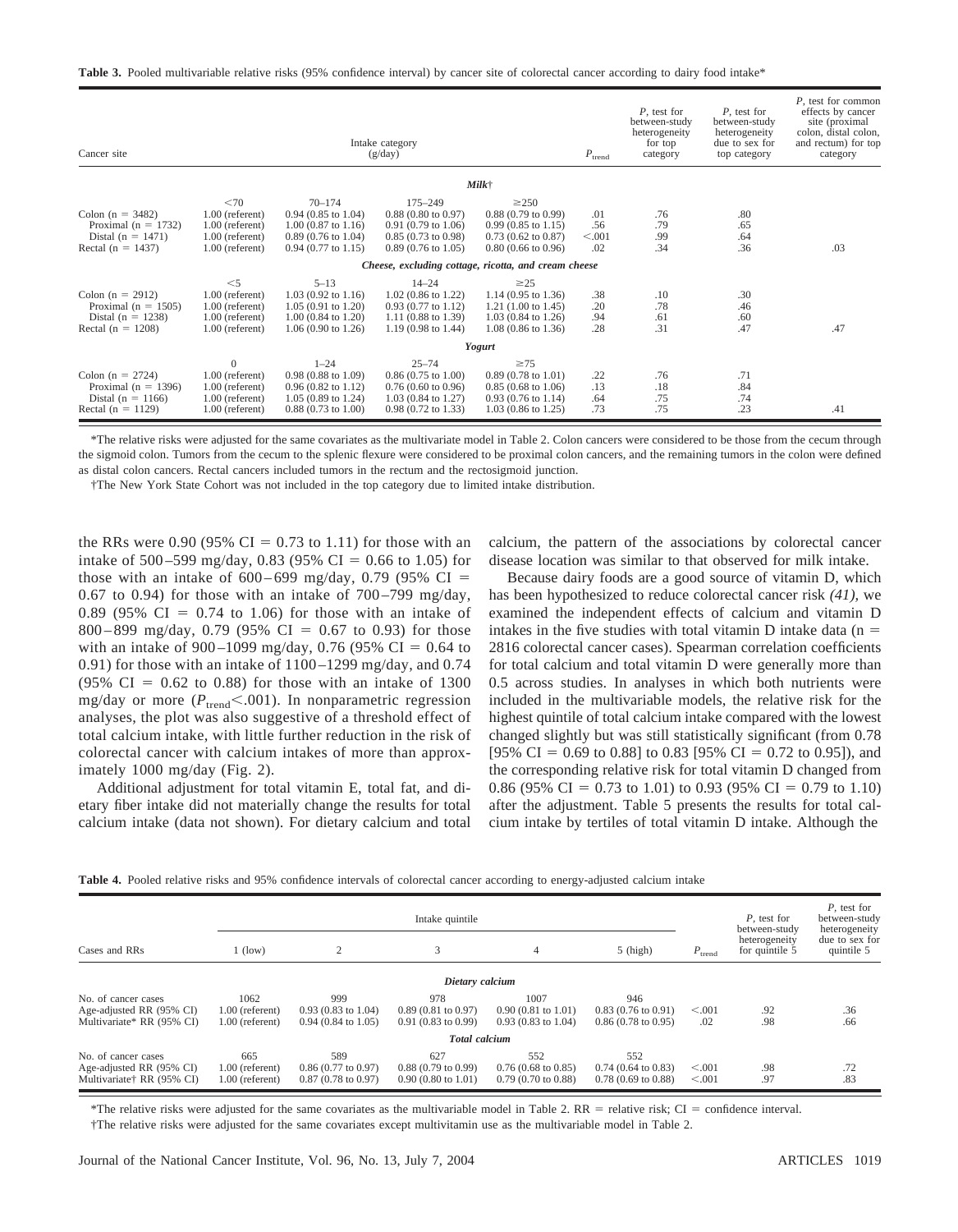

**Fig. 2.** Nonparametric regression curve for the relationship between total calcium intake and colorectal cancer. We excluded participants in the top 1% of total calcium intakes in each study to avoid excessive influence of extreme intakes and treated the studies as a single data set.

test for heterogeneity for the highest quintile of total calcium intake across tertiles of total vitamin D intake was not statistically significant ( $P = .29$ ), total calcium intake was statistically significantly inversely associated with colorectal cancer risk only within the highest tertile of total vitamin D intake. We also examined the cross-classifications of these nutrients modeled as tertiles. The relative risk was the lowest ( $RR = 0.74$ , 95% CI = 0.65 to 0.84) for persons in the highest tertiles of both total calcium and total vitamin D intake compared with the lowest tertile of intake for both nutrients.

We also examined associations with milk, calcium, and vitamin D intakes when all three dietary factors were included in the model simultaneously among the five studies that measured all three dietary factors (Spearman correlation coefficients between milk and total calcium intake ranged from 0.38 to 0.78 across studies and between milk and total vitamin D intake were generally more than 0.3 across studies). The multivariate relative risk for the highest category of milk intake  $(\geq 250 \text{ g/day})$  was attenuated from 0.80 (95% CI = 0.70 to 0.91) to 0.84 (95% CI  $= 0.71$  to 1.00) after simultaneous adjustment for total calcium and total vitamin D intakes. The relative risk for the highest quintile of total calcium was attenuated from 0.78 (95%  $CI =$ 0.69 to 0.88) to 0.90 (95% CI = 0.77 to 1.05). The highest quintile of total vitamin D was attenuated from 0.86 (95%  $CI =$ 0.74 to 1.01) to 0.96 (95% CI = 0.81 to 1.14).

To calculate the population attributable risk for calcium intake for women and men separately, we combined studies of the same sex into a single dataset and used the age-adjusted relative risk and prevalence of calcium intakes of less than 1000 mg/day (76% of women and 58% of men). Assuming that the association between calcium and colorectal cancer risk is causal, if individuals who consumed less than 1000 mg/day of calcium increased their intake to 1000 mg/day or more, 15% and 10% of the colorectal cancer cases in this study population would have been avoided for women and for men, respectively.

#### **DISCUSSION**

In these pooled analyses of prospective studies, we found that milk and calcium intakes were related to a lower risk of colorectal cancer. The inverse associations were consistent across studies and sex.

A growing body of evidence indicates that calcium prevents colorectal carcinogenesis by influencing a complex series of signaling events induced at various tiers of colonic cell organization *(42).* Several animal studies *(3)* and some *(4,6,43–45),* but not all *(46–49),* clinical trials have shown that consumption of calcium and dairy food reduced colonic epithelial cell proliferation. Clinical trials also have suggested that calcium intake reduced the recurrence of colorectal adenomas *(5,50).* However, none of these trials directly evaluated the effects of dairy foods or calcium on colorectal cancer risk.

Many epidemiologic studies have examined consumption of dairy foods and/or calcium and colorectal cancer risk, but their findings have been inconclusive. A meta-analysis of the published literature *(10),* which included a few of the studies in the current analyses, found an inverse association with milk intake for cohort studies ( $RR = 0.80$  [95% CI = 0.68 to 0.95; *P* heterogeneity  $= .77$ ] for high versus low intake) but not for case–control studies. The analysis found no clear association between cheese or yogurt intake and colorectal cancer, consistent with our findings. The meta-analysis did not provide data on the dose–response relationship of dairy food intake and colorectal cancer risk because published data with different intake cut points across studies were combined. For calcium intake and colorectal cancer risk, a meta-analysis of 24 studies (eight cohort and 16 case–control studies) *(8),* which included some of the studies in the current analysis, reported an RR of 0.86 (95% CI  $= 0.74$  to 0.98) for individuals in the highest category of calcium intake compared with individuals in the lowest category. There was significant heterogeneity across the studies, whereas we found no suggestion of heterogeneity among the cohort studies included in our analysis for calcium or any of the dairy products examined.

Among the dairy items we examined, only milk consumption was statistically significantly associated with a lower risk of

Table 5. Pooled multivariable relative risks for total calcium intake by levels of total vitamin D Intake\*

| Tertile of total                              |                                                         |                                                                                                 | Quintile of total calcium intake                                                        |                                                                                                 | P, test for<br>between-study                                                                    | P, test for<br>between-study<br>heterogeneity |                                 |                              |
|-----------------------------------------------|---------------------------------------------------------|-------------------------------------------------------------------------------------------------|-----------------------------------------------------------------------------------------|-------------------------------------------------------------------------------------------------|-------------------------------------------------------------------------------------------------|-----------------------------------------------|---------------------------------|------------------------------|
| vitamin D<br>intake                           | $(\text{low})$                                          |                                                                                                 |                                                                                         | 4                                                                                               | $5$ (high)                                                                                      | $P_{\text{trend}}$                            | heterogeneity<br>for quintile 5 | due to sex for<br>quintile 5 |
| $1(n = 1001)$<br>$2(n = 954)$<br>$3(n = 861)$ | 1.00 (referent)<br>$1.00$ (referent)<br>1.00 (referent) | $0.88(0.75 \text{ to } 1.03)$<br>$1.00(0.77 \text{ to } 1.30)$<br>$0.77(0.58 \text{ to } 1.02)$ | $1.04$ (0.86 to 1.25)<br>$0.88(0.66 \text{ to } 1.19)$<br>$0.79(0.60 \text{ to } 1.03)$ | $0.73(0.52 \text{ to } 1.01)$<br>$0.87(0.67 \text{ to } 1.13)$<br>$0.70(0.54 \text{ to } 0.91)$ | $0.87(0.64 \text{ to } 1.18)$<br>$0.96(0.73 \text{ to } 1.26)$<br>$0.72(0.55 \text{ to } 0.92)$ | .08<br>.88<br>.04                             | .70<br>.42<br>.78               | .84<br>.29                   |

\*The relative risks were adjusted for the same covariates except multivitamin use as the multivariable model in Table 2. *P,* test for heterogeneity for quintile 5 of total calcium intake across tertiles of total vitamin D intake was .29.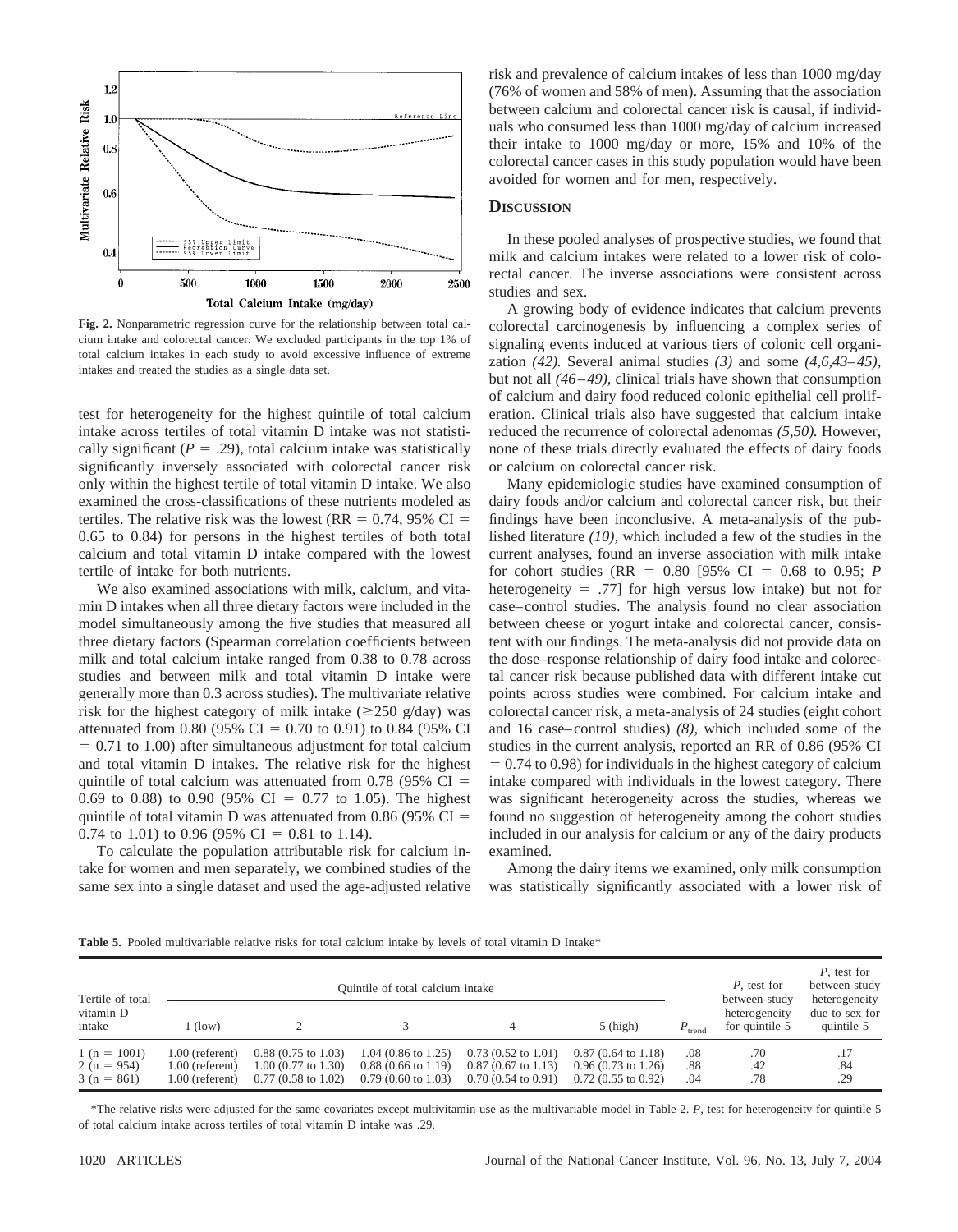colorectal cancer, although the results for most of the other dairy foods were suggestive of inverse associations. This difference may have occurred because milk had a wider intake distribution than that of other dairy products. Another explanation: U.S. based national surveys have reported that milk is the most important contributor to dietary calcium intake *(51).*

Calcium intake was inversely associated with the risk of colorectal cancer, with the inverse association being statistically significant only among those in the highest vitamin D intake category, although the difference in associations across vitamin D intake levels was not statistically significant. In addition, in a cross-classified analysis, the inverse association was strongest for the highest versus the lowest intakes of both nutrients together, possibly because vitamin D enhances calcium absorption and vitamin D itself may decrease colorectal cancer incidence *(52).* In our analyses, we could not distinguish clearly between the effects of milk and calcium because of their strong correlation in most studies. Calcium in milk is highly bioavailable, which may make milk appear to be associated with colorectal cancer risk independent of total calcium intake. Also, other components in milk may contribute to the inverse association. Dairy foods contain conjugated linoleic acid and lactoferrin, which inhibit colonic carcinogenesis in animal models *(53,54),* and the milk protein casein has antimutagenic activity on the digestive tract *(55).* Certain microorganisms in fermented dairy foods have also been hypothesized to reduce the risk of colorectal cancer *(12).* In our study, fermented food products such as yogurt or cheese, or fermented dairy fluids as a whole, were not strongly associated with colorectal cancer risk, but we had a limited ability to detect an association because the consumption of these foods was relatively low in most of the cohort studies.

Some of the etiologic factors for cancers of the proximal and distal colon may differ *(56,57).* Cancers of the distal colon have been hypothesized to be more related to exogenous factors such as diet than cancers of the proximal colon *(56,57).* We found that the inverse association between milk intake and colorectal cancer risk was limited to cancers of the distal colon and rectum, which is consistent with results of some of the previous studies *(58–60)* but not others *(61).*

Our study has several strengths. By including only prospective cohort studies that used validated diet assessment instruments, we minimized the possibility of bias and misclassification. Furthermore, by examining the primary data instead of the published literature and applying uniform criteria to define the food and nutrient variables and other covariates, if available, we minimized potential sources of heterogeneity and improved comparability of the results across the studies. We were able to evaluate the associations across several populations with different dietary intake patterns and confirmed that the results were consistent across these studies. We examined calcium intake as study-specific quantiles as well as categories based on identical absolute intake cut points. Analyses using study-specific quantiles rank and classify participants using identical methods across studies and ensure that there are enough cases in each category. However, if distributions of intake across the studies are different, each quantile may not be comparable across studies. Analyses using identical absolute intake cut points take advantage of the actual range of intakes but assume that the intakes are measured comparably across studies. Despite these different analytic approaches and different sources of potential misclassification, we found that the results for these two approaches were consistent. Because information on calcium supplements was available in only four of the studies and the amount of calcium in multivitamins is usually small, we had limited ability to examine very high calcium intakes.

In summary, in this pooled analysis of 10 prospective studies, we found that increased consumption of milk and calcium were related to a lower risk of colorectal cancer. These data, in combination with the previous experimental studies documenting a salutary effect of calcium supplementation on colonic epithelial cell turnover and colorectal adenoma recurrence, support the concept that moderate milk and calcium intake reduces the risk of colorectal cancer.

#### **REFERENCES**

- *(1)* World Health Organization. The global burden of cancer. In: Stewart BW, Kleihues P, editors. World Cancer Report. Lyon, France: IARC Press; 2003. p. 13.
- *(2)* World Cancer Research Fund, American Institute for Cancer Research. Food, nutrition and the prevention of cancer: a global perspective. Washington (DC): American Institute for Cancer Research; 1997.
- *(3)* Lipkin M. Preclinical and early human studies of calcium and colon cancer prevention. Ann N Y Acad Sci 1999;889:120–7.
- *(4)* Lipkin M, Newmark H. Effect of added dietary calcium on colonic epithelial-cell proliferation in subjects at high risk for familial colonic cancer. N Engl J Med 1985;313:1381–4.
- *(5)* Baron JA, Beach M, Mandel JS, van Stolk RU, Haile RW, Sandler RS, et al. Calcium supplements for the prevention of colorectal adenomas. N Engl J Med 1999;340:101–7.
- *(6)* Holt PR, Atillasoy EO, Gilman J, Guss J, Moss SF, Newmark H, et al. Modulation of abnormal colonic epithelial cell proliferation and differentiation by low-fat dairy foods. JAMA 1998;280:1074–9.
- *(7)* Potter JD. Nutrition and colorectal cancer. Cancer Causes Control 1996;7: 127–46.
- *(8)* Bergsma-Kadijk JA, van't Veer P, Kampman E, Burema J. Calcium does not protect against colorectal neoplasia. Epidemiology 1996;7:590–7.
- *(9)* Martinez ME, Willett WC. Calcium, vitamin D, and colorectal cancer: a review of the epidemiologic evidence. Cancer Epidemiol Biomarkers Prev 1998;7:163–8.
- *(10)* Norat T, Riboli E. Dairy products and colorectal cancer. A review of possible mechanisms and epidemiological evidence. Eur J Clin Nutr 2003;  $57:1 - 17$ .
- *(11)* Bostick RM, Potter JD, Sellers TA, McKenszie DR, Kushi H, Folsom AR. Relation of calcium, vitamin D, and dairy food intake to incidence of colon cancer in older women. Am J Epidemiol 1993;137:1302–17.
- *(12)* Kampman E, Goldbohm A, van den Brandt PA, van't Veer P. Fermented dairy products, calcium, and colorectal cancer in The Netherlands Cohort Study. Cancer Res 1994;54:3186–90.
- *(13)* Kato I, Akhmedkhanov A, Koenig K, Toniolo PG, Shore RE, Riboli E. Prospective study of diet and female colorectal cancer: the New York University Women's Health Study. Nutr Cancer 1997;28:276–81.
- *(14)* Sellers TA, Bazyk AE, Bostick RM, Kushi LH, Olson JE, Anderson KE, et al. Diet and risk of colon cancer in a large prospective study of older women: an analysis stratified on family history (Iowa, United States). Cancer Causes Control 1998;9:357–67.
- *(15)* Zheng W, Anderson KE, Kushi LH, Sellers TA, Greenstein J, Hong CP, et al. A prospective cohort study of intake of calcium, vitamin D, and other micronutrients in relation to incidence of rectal cancer among postmenopausal women. Cancer Epidemiol Biomarkers Prev 1998;7:221–5.
- *(16)* Pietinen P, Malila N, Virtanen M, Hartman TJ, Tangrea JA, Albanes D, et al. Diet and risk of colorectal cancer in a cohort of Finnish men. Cancer Causes Control 1999;10:387–96.
- *(17)* Wu K, Willett W, Fuchs C, Colditz G, Giovannucci E. Calcium intake and risk of colon cancer in women and men. J Natl Cancer Inst 2002;94:437– 46.
- *(18)* Terry P, Baron JA, Bergkvist L, Holmberg L, Wolk A. Dietary calcium and vitamin D intake and risk of colorectal cancer: a prospective cohort study in women. Nutr Cancer 2002;43:39–46.